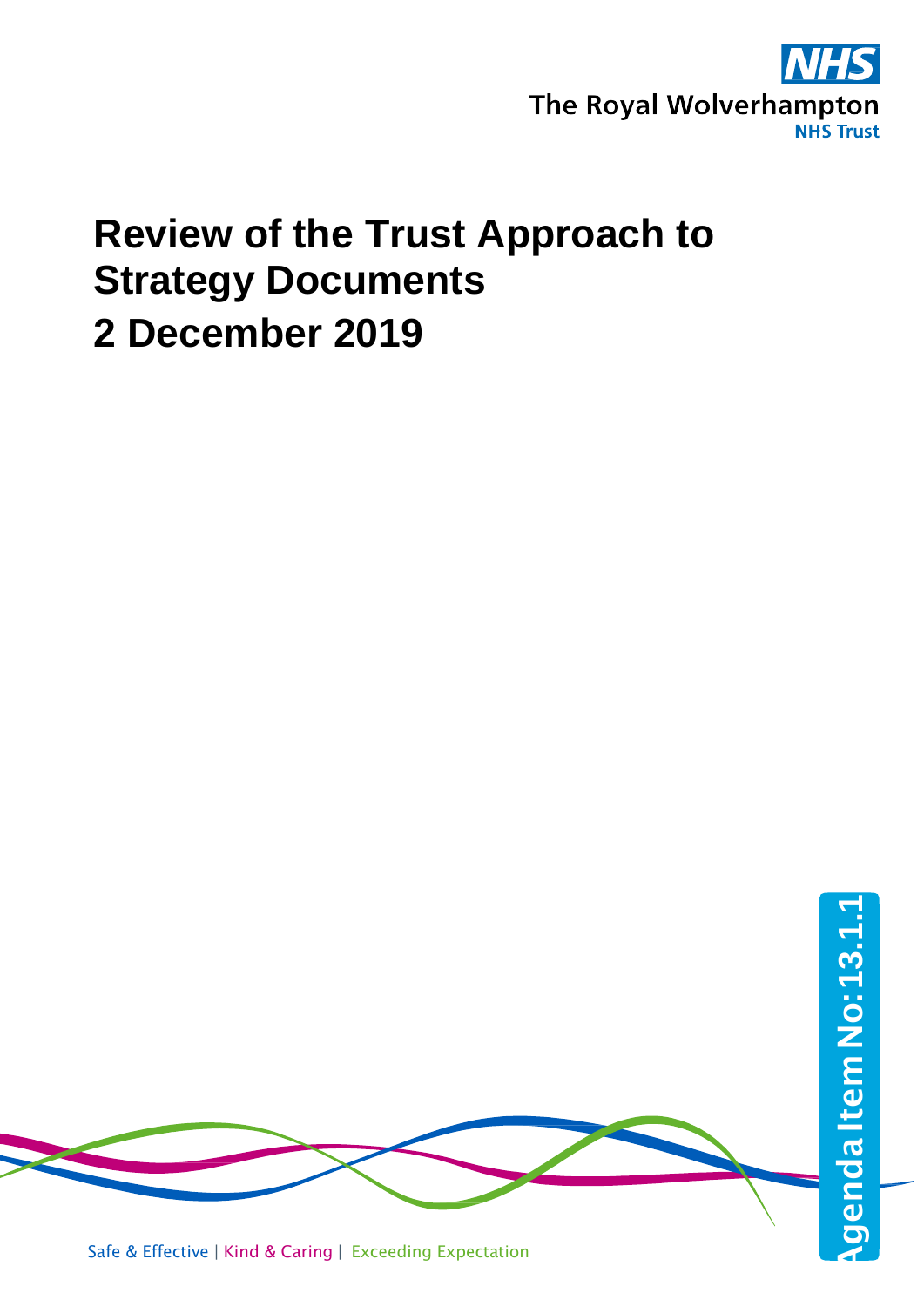The Royal Wolverham

**NHS Trust** 

| <b>Trust Board Report</b>                            |                                                                                                                                                                                                                                                                                                                                                                          |  |  |
|------------------------------------------------------|--------------------------------------------------------------------------------------------------------------------------------------------------------------------------------------------------------------------------------------------------------------------------------------------------------------------------------------------------------------------------|--|--|
| <b>Meeting Date:</b>                                 | 2 December 2019                                                                                                                                                                                                                                                                                                                                                          |  |  |
| Title:                                               | Review of the Trust approach to Strategy documents                                                                                                                                                                                                                                                                                                                       |  |  |
| <b>Action Requested:</b>                             | Consider, approve                                                                                                                                                                                                                                                                                                                                                        |  |  |
| For the attention of the Board (note 3)              |                                                                                                                                                                                                                                                                                                                                                                          |  |  |
| Assure                                               | • A clear agreed approach and direction regarding the production of<br>Strategic documents in the Trust will increase clarity and focus on the<br>main Trust Strategy and Strategic Objectives.                                                                                                                                                                          |  |  |
| <b>Advise</b>                                        | There may be pressure internally and/or externally to re-commence<br>production of more individual Strategy documents. The approach<br>recommended allows for new areas and revisions to be included within<br>the overall Trust approach.                                                                                                                               |  |  |
| <b>Alert</b>                                         | The current multiple, un-joined Strategies can be confusing and<br>$\bullet$<br>contradictory for staff and the public. In general, Strategies that sit<br>alone are not always well maintained or kept up to date.                                                                                                                                                      |  |  |
| <b>Author + Contact</b><br><b>Details:</b>           | Email simon.evans8@nhs.net<br>Tel 01902 694290                                                                                                                                                                                                                                                                                                                           |  |  |
| <b>Links to Trust</b><br><b>Strategic Objectives</b> | 1. Create a culture of compassion, safety and quality<br>2. Proactively seek opportunities to develop our services<br>3. To have an effective and well integrated local health and care system that operates efficiently<br>4. Attract, retain and develop our staff, and improve employee engagement                                                                    |  |  |
| <b>CQC Domains</b>                                   | Safe: Effective: Caring: Responsive: Well-led:                                                                                                                                                                                                                                                                                                                           |  |  |
| <b>Equality and</b><br><b>Diversity Impact</b>       | None identified at present.                                                                                                                                                                                                                                                                                                                                              |  |  |
| <b>Risks: BAF/TRR</b>                                | None identified at present.                                                                                                                                                                                                                                                                                                                                              |  |  |
| <b>Public or Private:</b>                            | Public                                                                                                                                                                                                                                                                                                                                                                   |  |  |
| <b>Other formal bodies</b><br>involved:              | Consultation with Directors, Deputies and Acting Director of Strategy.                                                                                                                                                                                                                                                                                                   |  |  |
| <b>NHS Constitution:</b>                             | In determining this matter, the Board should have regard to the Core principles contained in the<br>Constitution of:<br>Equality of treatment and access to services<br>$\bullet$<br>High standards of excellence and professionalism<br>Service user preferences<br>Cross community working<br><b>Best Value</b><br>Accountability through local influence and scrutiny |  |  |
| <b>Brief/Executive Report Details</b>                |                                                                                                                                                                                                                                                                                                                                                                          |  |  |

## **1 Current position**

The Trust currently has, in addition to the Trust Strategy 2018-2021 and the Strategic Objectives, many other documents titled 'strategy'. These have recently become managed through the Trust-wide Policy Management function. They tend to have a limited life and increasingly poor attention to anniversaries, reporting progress, updates and dis-establishment the longer they are in existence. They also tend to describe actions rather than Strategic direction.

A review of the approach to Strategic documents across a number of other high performing NHS Trusts showed that in each case the organisation had a distinct, clear and concise approach to the production and approval of strategic documents.

#### **2 Review of Strategic documents**

A group led by the Acting Director of Strategy, the Company Secretary, Head of Governance, Deputy Chief Nurse and Deputy Director of Workforce reviewed the Trust position.

The Trust has, in addition to the Trust Strategy and Strategic Objectives, circa 23 Strategies (or 'strategy' documents) referring to a wide range of topics, subjects, diseases et al.

Recommendation; That the Board revise the Trust approach to Strategies as outlined in this paper.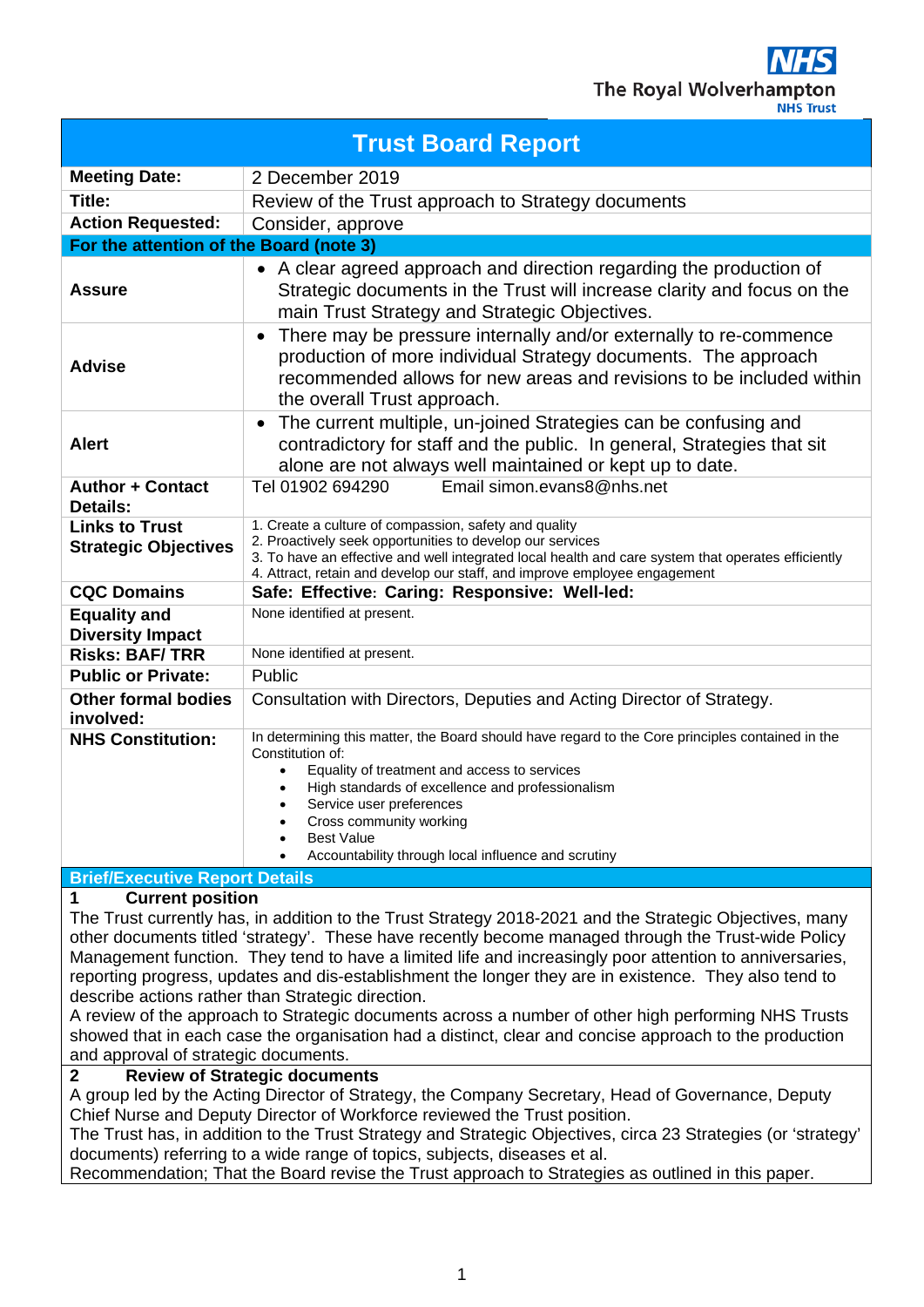## **3 One Trust, One Strategy**

For most organisations public and private sector, one main strategic document setting out the strategic direction for the organisation is sufficient to provide a clear direction and concise messages of the organisations Strategic direction. This includes the high level, prospective strategic objectives and aspects require significant investment and/or risk.

Underpinning the Trust Strategy, most organisations have a structure to describe the requirements in wider and greater detail, and then detailed plans to deliver and report change. These tend to fall under 4-5 headings and in some cases are expressed as a 'fit' with the remit of Board Committee structures.

| <b>Proposal</b>                                                                                                      |                                                                                                                                                                                                          |                                                                                                                                                                                                      |
|----------------------------------------------------------------------------------------------------------------------|----------------------------------------------------------------------------------------------------------------------------------------------------------------------------------------------------------|------------------------------------------------------------------------------------------------------------------------------------------------------------------------------------------------------|
| <b>Type of Document</b>                                                                                              | <b>Number of</b>                                                                                                                                                                                         | <b>Purpose</b>                                                                                                                                                                                       |
| <b>Trust Strategy</b>                                                                                                |                                                                                                                                                                                                          | To set out the Trust's Strategy,<br>Strategic Objectives and other key<br>enduring themes and values                                                                                                 |
| <b>Enabling Strategies</b><br>(covers previous topic/area<br>strategies, Enabling Strategies/<br>Strategic Delivery) | People engagement & OD,<br>Quality & Safety,<br>Patient engagement*,<br>Finance & performance<br>Innovation & Research<br>Estates*<br>Digital & IT*                                                      | To set out the strategic approach and<br>actions within each of these areas<br>including the high level aims to be<br>achieved over the life of the Enabling<br>strategy and philosophy of delivery. |
| <b>Delivery Plans</b><br>(covers previous Implementation<br>Plans, Delivery Frameworks)                              | As agreed*<br>e.g. Under People:<br><b>Attraction and Retention</b><br>Engagement<br>Leadership and OD<br>Wellbeing<br><b>Employee Relations</b><br>Education<br>*tbc by relevant Committee of the Board | To set out the detailed<br>objectives/deliverables and detailed<br>philosophy of delivery together with a<br>credible action plan to be monitored<br>through the *relevant board committee.          |

### That the Trust has;

- One Strategy and strategic objectives.
- Seven 'Enabling Strategies';
- Delivery Plans as required to enact the above
- Reporting progress to the relevant Committee of the Board under the Enabling Strategies
- Linkage to the Trust Risk Register and Board Assurance Framework.

### **5 Cut-over process**

If agreed, the proposed implementation would be that;

- Any out of date Strategies are not renewed as stand-alone documents and are instead incorporated in the appropriate Enabling Strategy.
- Any out of date Strategies would then be disestablished and removed.
- Any remaining stand-alone strategies would be reviewed before their due extinction date and incorporated into the appropriate Enabling Strategy as above.
- Any Strategy reviewed and incorporated will be dis-established and removed by October 2020.
- The Trust would agree the future naming convention for future documents of this nature so if a more detailed document underpins the themes in the Enabling Strategy, the resulting detailed implementation document is named the 'Delivery Plan'.
- By October 2020 all pre-existing 'Strategy' documents will have been reviewed and incorporated into the new structure.

### **6 Remaining issues**

In some cases, there is the formulation and agreement to a Strategy that crosses organisational boundaries seeking to bring a cross/multi agency approach to an issue. In such cases, the Trust would be a signatory to those Strategies and the main implications for the Trust included in the relevant Enabling Strategies.

### **7 Recommendation**

The Recommendation of the Working Group is to approve implementation of the recommendations in this paper.